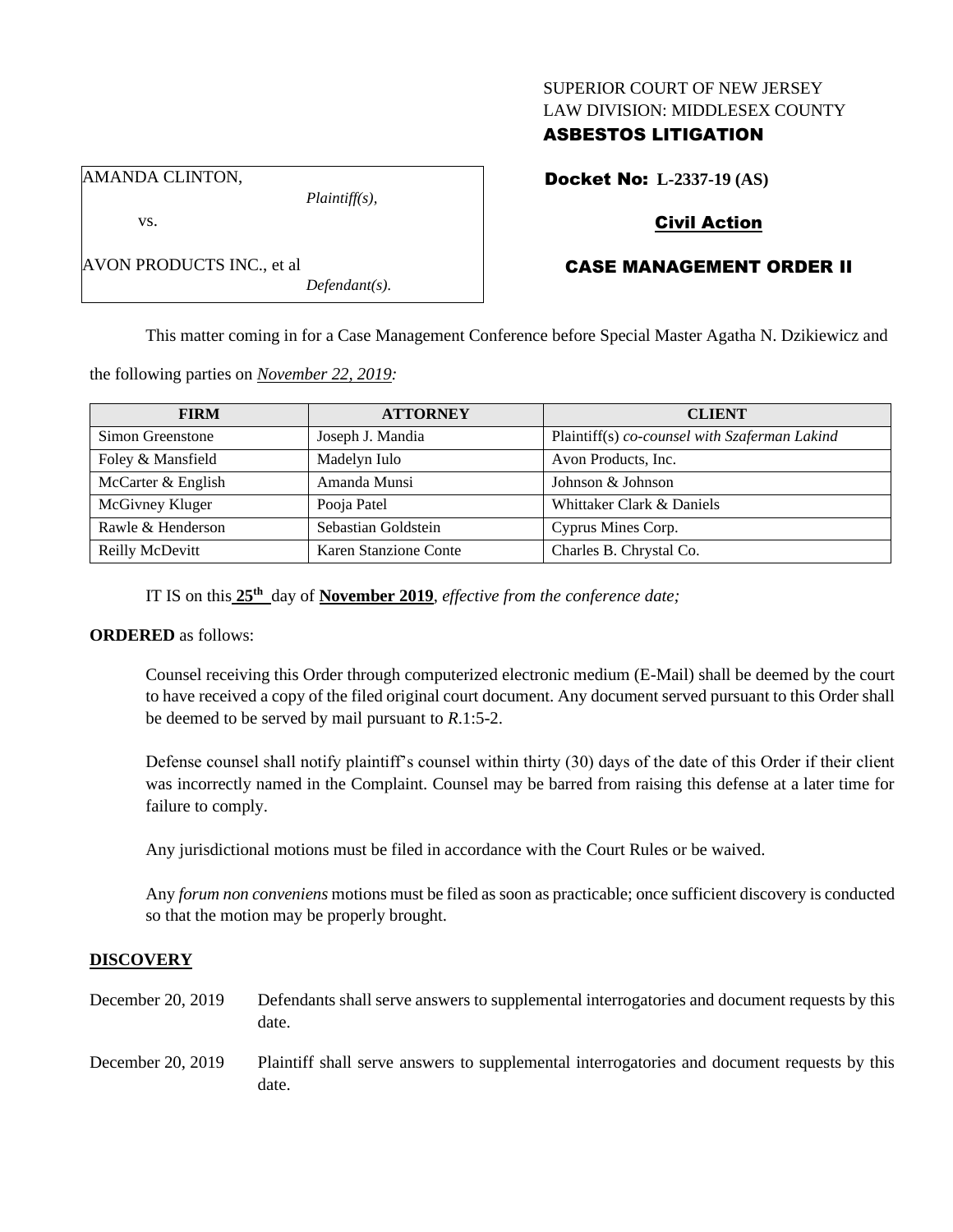- February 7, 2020 Fact discovery, including depositions, shall be completed by this date. Plaintiff's counsel shall contact the Special Master within one week of this deadline if all fact discovery is not completed.
- February 7, 2020 Depositions of corporate representatives shall be completed by this date.

## **EARLY SETTLEMENT**

March 6, 2020 Settlement demands shall be served on all counsel and the Special Master by this date.

#### **MEDICAL EXPERT REPORT**

- March 6, 2020 Plaintiff shall serve medical expert report by this date.
- May 29, 2020 Defendants shall identify its medical experts and serve medical reports, if any, by this date. In addition, defendants shall notify plaintiff's counsel (as well as all counsel of record) of a joinder in an expert medical defense by this date.

## **LIABILITY EXPERT REPORTS**

- April 3, 2020 Plaintiff shall identify its liability experts and serve liability expert reports by this date or waive any opportunity to rely on liability expert testimony.
- May 29, 2020 Defendants shall identify its liability experts and serve liability expert reports, if any, by this date or waive any opportunity to rely on liability expert testimony.

#### **SUMMARY JUDGMENT MOTION PRACTICE**

- May 29, 2020 Plaintiff's counsel shall advise, in writing, of intent not to oppose motions by this date.
- June 12, 2020 Summary judgment motions shall be filed no later than this date.
- July 10, 2020 Last return date for summary judgment motions.

#### **ECONOMIST EXPERT REPORTS**

- April 3, 2020 Plaintiff shall identify its expert economists and serve expert economist report(s), if any, by this date or waive any opportunity to rely on economic expert testimony.
- May 29, 2020 Defendants shall identify its expert economists and serve expert economist report(s), if any, by this date or waive any opportunity to rely on economic expert testimony.

#### **EXPERT DEPOSITIONS**

July 31, 2020 Expert depositions shall be completed by this date. To the extent that plaintiff and defendant generic experts have been deposed before, the parties seeking that deposition in this case must file an application before the Special Master and demonstrate the necessity for that deposition. To the extent possible, documents requested in a deposition notice directed to an expert shall be produced three days in advance of the expert deposition. The expert shall not be required to produce documents that are readily accessible in the public domain.

 $\_$  , and the set of the set of the set of the set of the set of the set of the set of the set of the set of the set of the set of the set of the set of the set of the set of the set of the set of the set of the set of th